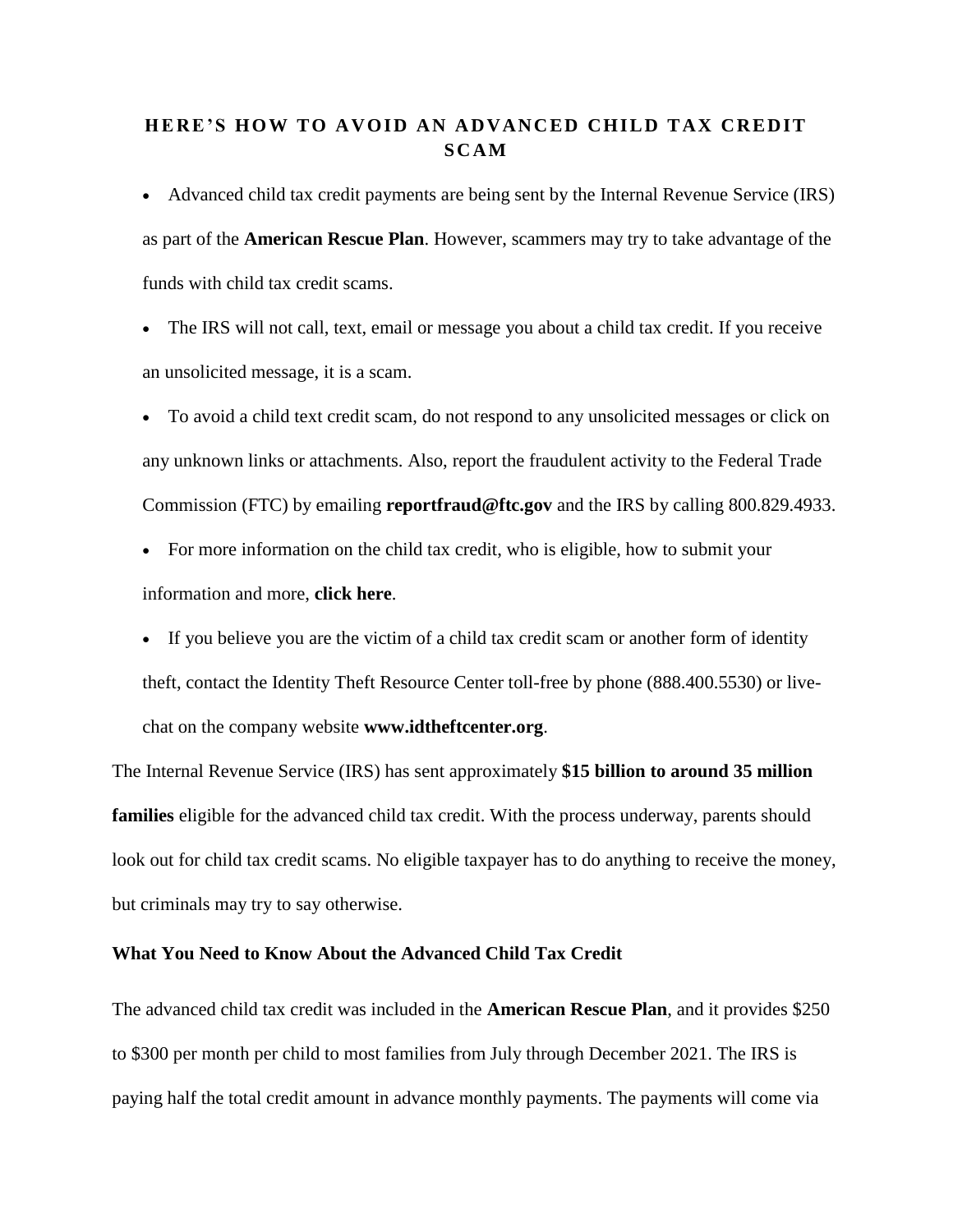direct deposit, paper check or debit card (more than 85 percent of the funds have been sent by direct deposit). Parents will claim the other half when they file their 2021 income tax return. The **IRS [urges](https://www.irs.gov/newsroom/2021-child-tax-credit-and-advance-child-tax-credit-payments-resources-and-guidance)** taxpayers who usually aren't required to file federal income tax returns to file a return if they are eligible for Economic Impact Payments or advance payments of the Child Tax Credit. **[Learn](https://www.irs.gov/credits-deductions/advance-child-tax-credit-payments-in-2021) more from the IRS** about the advanced child tax credit, who is eligible, how to submit your information and much more.

#### **Child Tax Credit Scams**

Criminals are aware of the payments and will likely launch child tax credit scams. Criminals may impersonate IRS representatives just to steal your personally identifiable information (PII) like a Social Security number or bank account information. PII can be used to pose as you on the IRS website and reroute your money to the cybercriminals.

The ITRC's CEO Eva Velasquez recently **told [NerdWallet](https://www.nerdwallet.com/article/finance/scam-alert-child-tax-credit-is-automatic-no-need-to-apply)**: "Do not rely on incoming communications. If you didn't initiate the contact, don't engage. Caller I.D. cannot be trusted; even if a government agency's name is listed, thieves may have originated the call and spoofed the caller I.D. display."

#### **What Should You Do?**

The IRS says parents do not have to take any action to receive the advanced child tax credit funds. If you want to opt-out of the IRS payments or change your information, you can do that at **[www.irs.gov](http://www.irs.gov/)**. Here are other tips on how to avoid an advanced child tax credit scam:

• **Don't respond to solicited communication**. The IRS will not call, text, email or message you. If you receive a message claiming to be from the IRS, ignore it. The IRS will